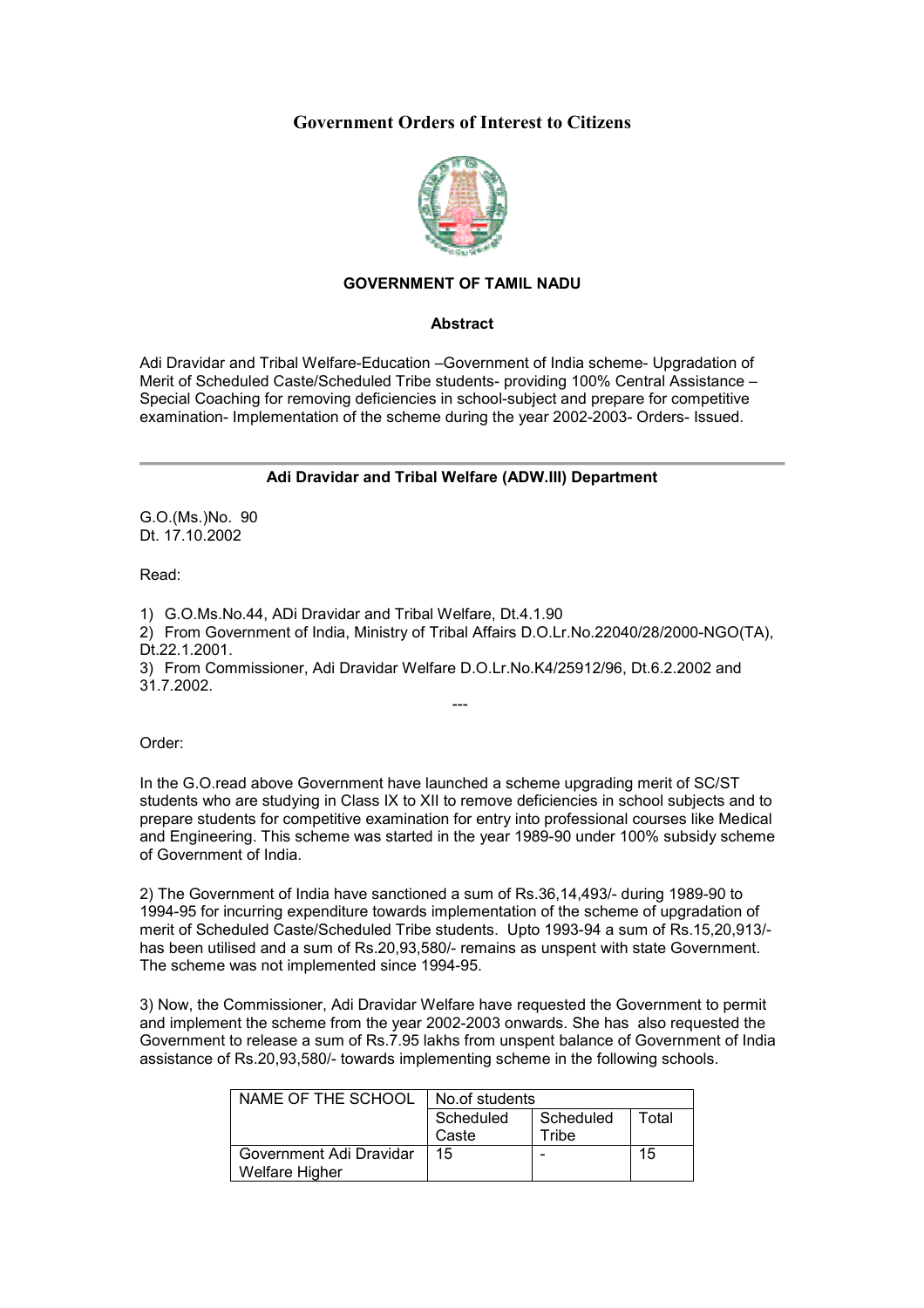| Secondary School,<br>Kannigapuram, Chennai. |    |   |    |
|---------------------------------------------|----|---|----|
| Government Adi Dravidar                     | 17 | 2 | 19 |
| <b>Welfare Higher</b>                       |    |   |    |
| Secondary School,                           |    |   |    |
| Kalagani, Namakkal.                         |    |   |    |
| Government Adi                              | 18 |   | 19 |
| Dravidar Higher                             |    |   |    |
| Secondary School,                           |    |   |    |
| Katturpappakurichi,                         |    |   |    |
| Trichirapalli.                              |    |   |    |
| Total                                       | 50 | 3 | 53 |

The total expenditure involved for 53 Scheduled Caste/Scheduled Tribe students is as follows:

|                                       | Amount         |
|---------------------------------------|----------------|
| Boarding and lodging charges          | Rs.2,65,000.00 |
| Rs.500/- per month for 10 months for  |                |
| 53 students (500 x10x53)              |                |
| Pocket money Rs.100/- per month for   | Rs.53,000.00   |
| 10 months for 53 students (100 x 10 x |                |
| 53)                                   |                |
| Book and stationery Rs.2000/- per     | Rs.1,06,000.00 |
| year for 53 students (2000 x 53)      |                |
| Honorarium to Principal Experts and   | Rs.3,71,000.00 |
| other Incidental charges Rs.7,000/-   |                |
| per year per students for 53 students |                |
| $(7000 \times 53)$                    |                |
| Total                                 | Rs.7.95.000.00 |

4) In the letter second read above, the Government of India have pointed out that earlier this scheme was a combined one, for the benefit of Scheduled Caste/Scheduled Tribe students, now on creation of the seperate Department of Scheduled Tribes like Ministry of Tribal Affairs, the proposal pertaining to Scheduled Tribe students has to be sent seperately to Ministry of Tribal Affairs.

5) The Government have examined the proposal of Commissioner, Adi Dravidar Welfare in detail and sanction is hereby accorded to incur an expenditure of Rs.4,39,000/- (Rupees Four lakhs Thirty nine thousand only) towards implementation of the scheme of upgrading the merit of Scheduled Caste/ Scheduled Tribe students during 2002-2003

6) The Commissioner of Adi Dravidar Welfare is requested to select Scheduled Caste students and Scheduled Tribe students from each of the three schools mentioned in para 3 above on the merit basis for implementing the scheme.

7) The expenditure towards financial concessions to Scheduled Caste students, financial concessions to Principal, Experts etc. and supports to schools, shall be debited to the following head of account.

 "2225 Welfare of Scheduled Caste Scheduled Tribe and other Backward Classes 01 Welfare of Scheduled Caste- 277 Education Schemes in the Tenth Five Year Plan 111- Centrally Sponsored scheme- S.B. Upgrading the merit of Scheduled Caste students